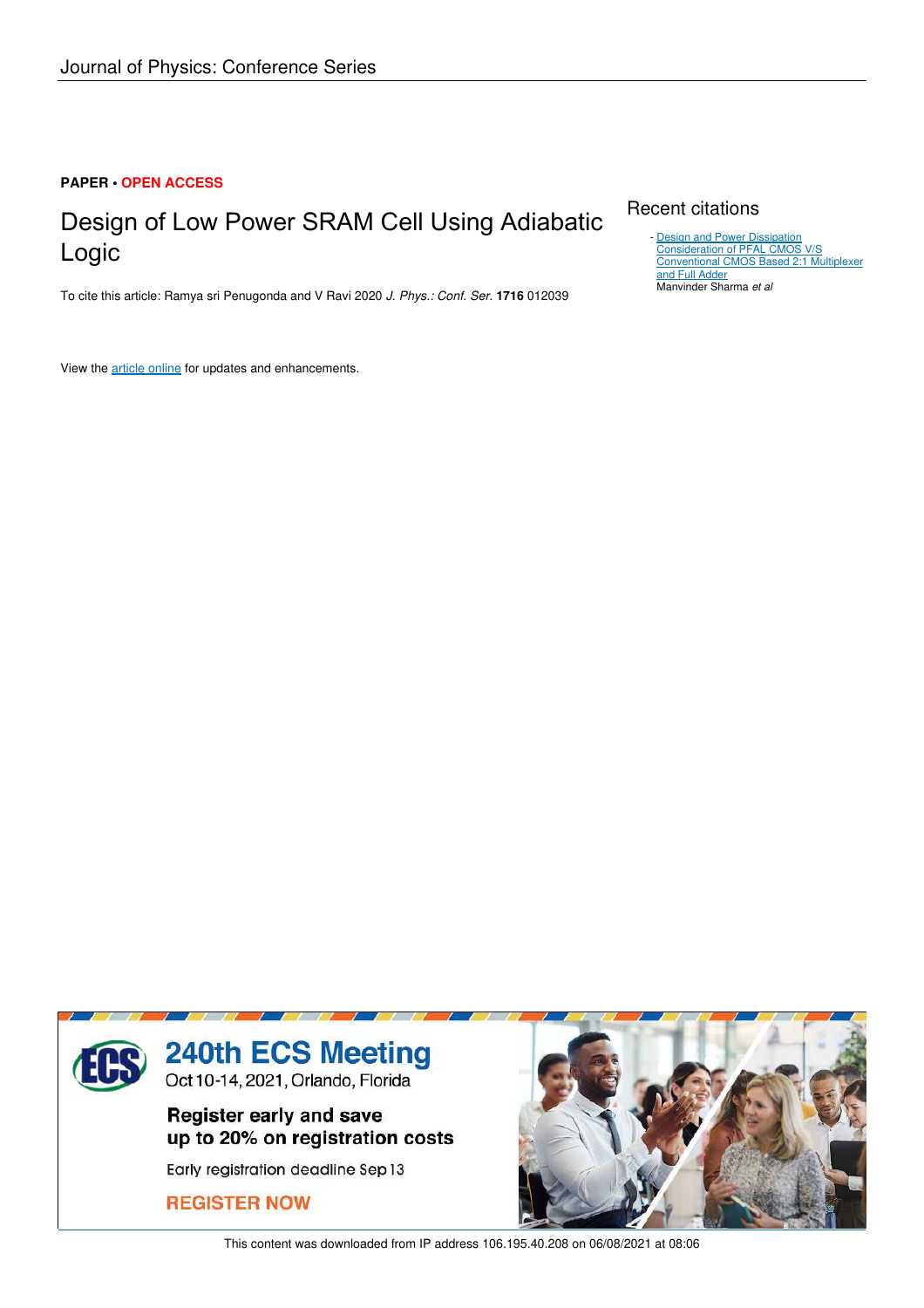### 1716(2021) 012039 doi:10.1088/1742-6596/1716/1/012039

# **Design of Low Power SRAM Cell Using Adiabatic Logic**

## **Ramya sri Penugonda<sup>1</sup> and Ravi V1\***

<sup>1</sup>School of Electronics Engineering, Vellore Institute of Technology, Chennai, India. \* ravi.v@vit.ac.in

**Abstract.** In VLSI system design power consumption and energy dissipation are become more important. To optimize the power consumption we are using adiabatic logic which is having capability of reusing power. In this paper we proposed novel 7T SRAM cell using MCPL adiabatic logic. We compared the performance of energy dissipation and power consumption of conventional 7T SRAM and adiabatic SRAM. Furthermore, the conventional 6T,7T SRAM cell and the designs which are related are designed using FINFET devices to achieve low power.7T SRAM is more stable compared to 6T SRAM but due to excess transistor in 7T SRAM the power consumption will be more. SRAM cells are designed in cadence EDA environment and layouts for these circuits are carried out in cadence Assura tool.

### **1. Introduction**

Now a days, while designing a very large scale integrated circuits power dissipation is the main concern. VLSI circuits leads to the increase in the density of transistors and decrease in size of devices. Several researchers have presented various techniques to reduce the power dissipation some of the low power techniques are reducing the supply voltage, scaling the devices etc. Mainly we concentrated on memories because memory arrays occupy a large part of the area on the chips [1]. To design a SRAM cell using conventional CMOS employ DC source. The energy consumption in conventional circuits consists of dynamic charging and discharging of node capacitance, because of the switching activity in the circuit there exists a direct path from rail to rail connection for a short duration of time and this leads to the short circuit power consumption and the leakage power consumption. To reduce this power consumption SRAM cell is designed using adiabatic logic. Conventional CMOS circuits use dc power supply whereas adiabatic circuit uses AC power supply. Several literatures have presented on different type of adiabatic logics are DCPAL,PFAL,2N2P,2N2NP,ECRL [2].

In this paper SRAM is designed with various logics in order to increase the performance of the design in terms of power and energy.6T SRAM cell, 6T SRAM cell using MCPL, 6T SRAM cell using transmission gates and similarly 7T SRAM cell are designed using CMOS and FINFET devices. Section 1 brief about the SRAM cells and adiabatic logic. Literature survey is discussed in section 2. Section 3 describes about working principle of SRAM cell, and MCPL SRAM cell. Section 4 explains the operation of SRAM cells using FINFET devices. Section 5 presents the simulated graphs and analyzes the results. Section 6 gives information about future work concludes the paper.

### **2. Literature Survey**

Nakata Shunji [3] presented a design of single bit line SRAM with a reduced voltage during read operation. In their paper they discussed about the static noise margin of an adiabatic SRAM with dual bit line voltages has less SNM compared to the single bit line voltage SRAM. The SNM can be increased in single bit line voltage SRAM if the bit line is not precharged to Vdd [3]. Sense amplifier is designed with some adiabatic logics like 2N2N,2N2N2P,PFAL and the performance is analyzed.

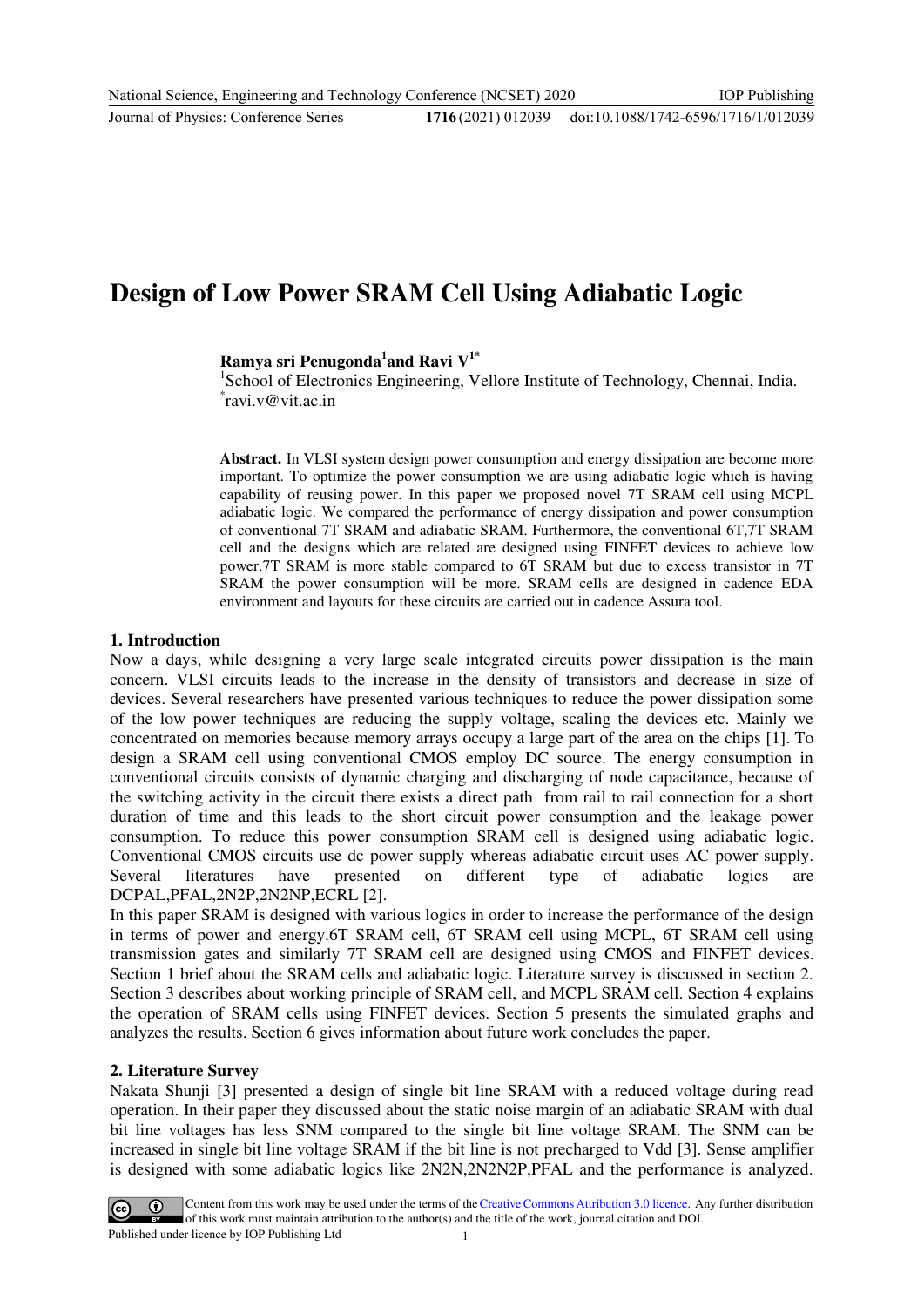| National Science, Engineering and Technology Conference (NCSET) 2020 |                                                       | <b>IOP</b> Publishing |
|----------------------------------------------------------------------|-------------------------------------------------------|-----------------------|
| Journal of Physics: Conference Series                                | 1716(2021) 012039 doi:10.1088/1742-6596/1716/1/012039 |                       |

These are Quasi adiabatic logic circuits operated with four phase sinusoidal clock [4]. FINFET based SRAM is designed with 45nm and 32nm technologies with a controlled voltage(Vt) to reduce the power and stability of noise margin is compared with the design of existing SRAM [5].

# **3. SRAM CELLS USING CMOS DEVICES**



### **Figure 1**. 6T SRAM cell.

The Figure 1 shows the schematic of conventional 6T SRAM, while Figure 2 presents the circuit diagram of 6T SRAM with MCPL logic. On the otherhand, Figure 3 presents the schematic of the proposed 7T SRAM which is structurally equivalent to the 9T SRAM. During write operation if the word line (WL) is activated it enables the NMOS pass transistors of the cell then the data in the BL and BLB will be stored in latch. If logic zero is applied to the word line (WL) then there is no connection between the latch and BL or BLB lines. The latch consists of two cross coupled inverters. When there is no connection existing between the latch and bit lines then the data remain in the cross coupled inverters of SRAM cell. During read mode it reads the values which are already present in the memory. BL and BLB lines acts as output and these are pre charged to the supply voltage. Now, let us consider Q=1 & QB=0 then there exists a voltage difference between the BLB and QB line. Hence BLB starts discharging and this voltage difference is read by sense amplifier which is connected between the BL and BLB lines. This sense amplifier acts as a comparator.





**Figure 2.** 6T SRAM cell with MCPL.

**Figure 3.** 7T SRAM cell with MCPL.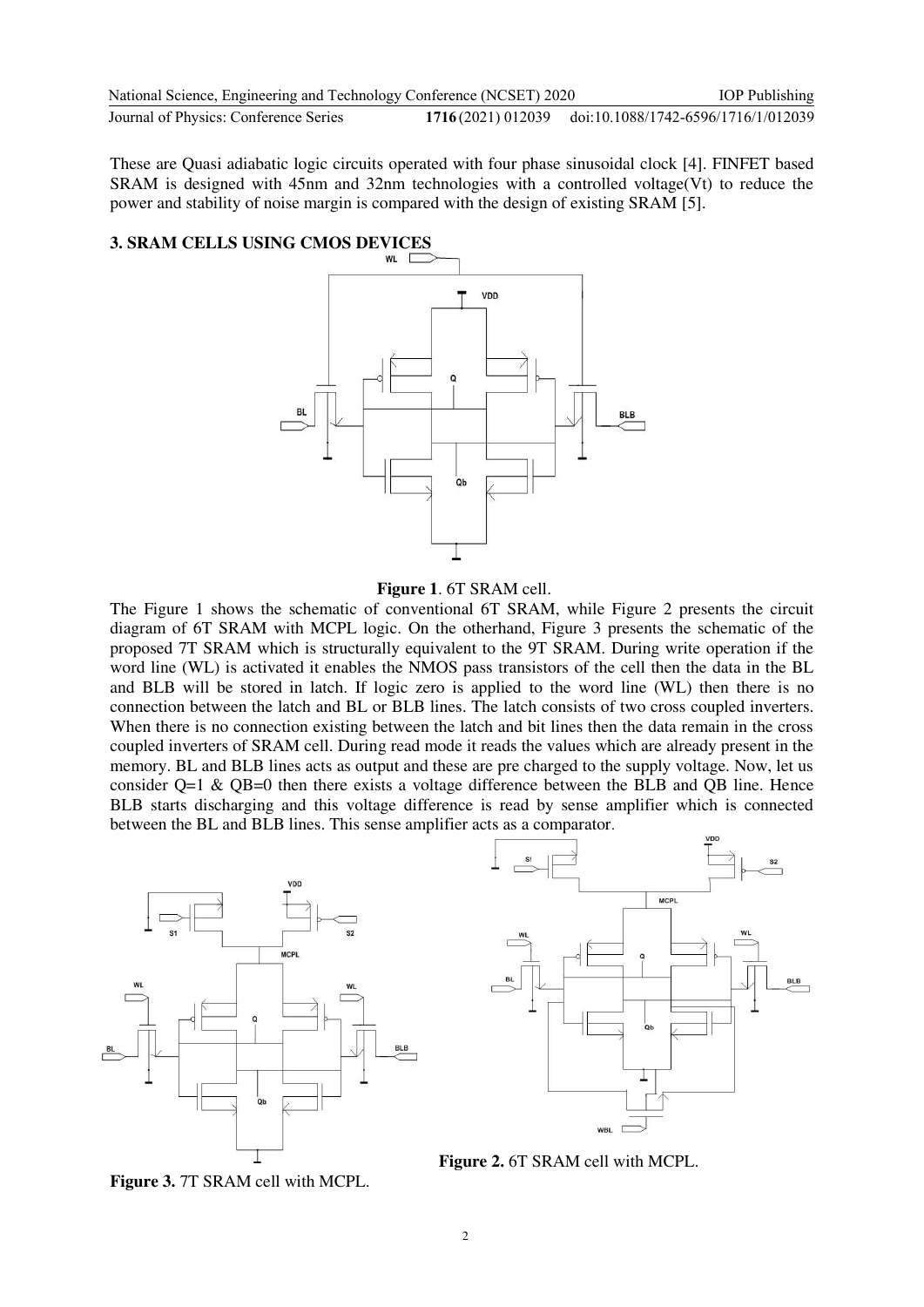| National Science, Engineering and Technology Conference (NCSET) 2020 | <b>IOP</b> Publishing                                 |
|----------------------------------------------------------------------|-------------------------------------------------------|
| Journal of Physics: Conference Series                                | 1716(2021) 012039 doi:10.1088/1742-6596/1716/1/012039 |

MCPL logic there is no constant power supply like conventional SRAM. There are two switches namely S1 & S2 in the Figure 2 and Figure 3. The PMOS with S1 is connected in between the power line VDD and MCPL, whereas the NMOS with S2 is connected in between the ground and MCPL. The S1 and S2 are the control signals used to control the MCPL node. Based on the operation of S1 and S2 the MCPL node has either VDD, ground or a floating node. When the S1 and S2 are off, the PMOS is ON and the MCPL follows the VDD. When the S1 and S2 are on then the MCPL follows the GND as NMOS is ON. When S1 is ON and S2 is OFF then, both the NMOS and PMOS are off hence the MCPL node is floating. Then the charge coming from the bit lines through the cross coupled inverters are used to charge the node MCPL. During write mode of operation, the BL (Bit Line) is gradually charged after the control signals S1 is ON and S2 is OFF then Q node follows the BL. The MCPL is already in floating mode. When Q is charged to HIGH the P1 is OFF and N1 is ON. Similarly, the Qb is LOW then P2 is ON and N2 is OFF. Now there is a path for charge to flow from Q node to MCPL through P2.

During the read mode of operation, the control signals are given as S1 and S2 are OFF, then the SRAM works as tradition 6T SRAM with MCPL as the Power rail VDD.



**Figure 4.** SRAM cell with Transmission gates.

The Figure 4 represents the 6T SRAM with transmission gates. Here in the memory cell pass transistors are replaced with the transmission gates. Transmission gates are used because of its simplicity. The modified SRAM cell drives the trapezoidal word line and bit signals to use adiabatic logic in the cell. The SRAM cell design with transmission gates give the better performance compared to MCPL SRAM cell.

#### **4. SRAM CELLS USING FINFET DEVICES**

The structure and working principle of CMOS based SRAM cells are already discussed in the previous section. There are two types of FINFET devices are available namely Independent gate FINFET and Shorted gate FINFET. In this paper we prefer to use Shorted gate FINFET (SG). In SG FET the pins  $gate(g)$  and enable(e) are connected together and termed as single gate. It has FIN type structure, hence there exists a small channel. In FINFET devices Power dissipation is less compared to CMOS devices because of its channel length. In CMOS devices the leakage current and short channel effects will be more. Transistor sizing has been done here in order to get the perfect read and write specifications of the memory cell.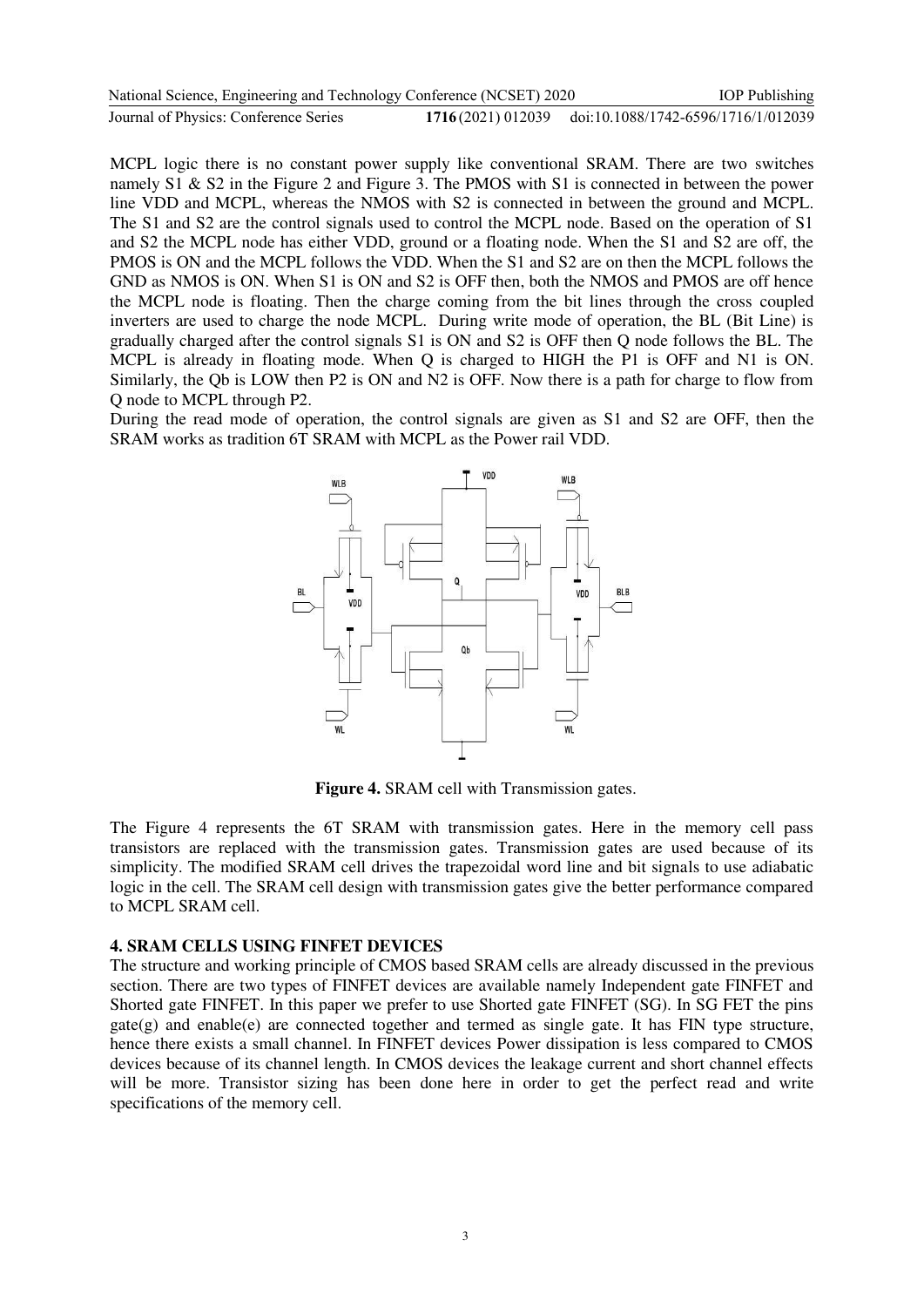IOP Publishing

**Journal of Physics: Conference Series** 

1716(2021) 012039 doi:10.1088/1742-6596/1716/1/012039

# **5. SIMULATION RESULTS**



**Figure 5.** Write operation of SRAM cell.



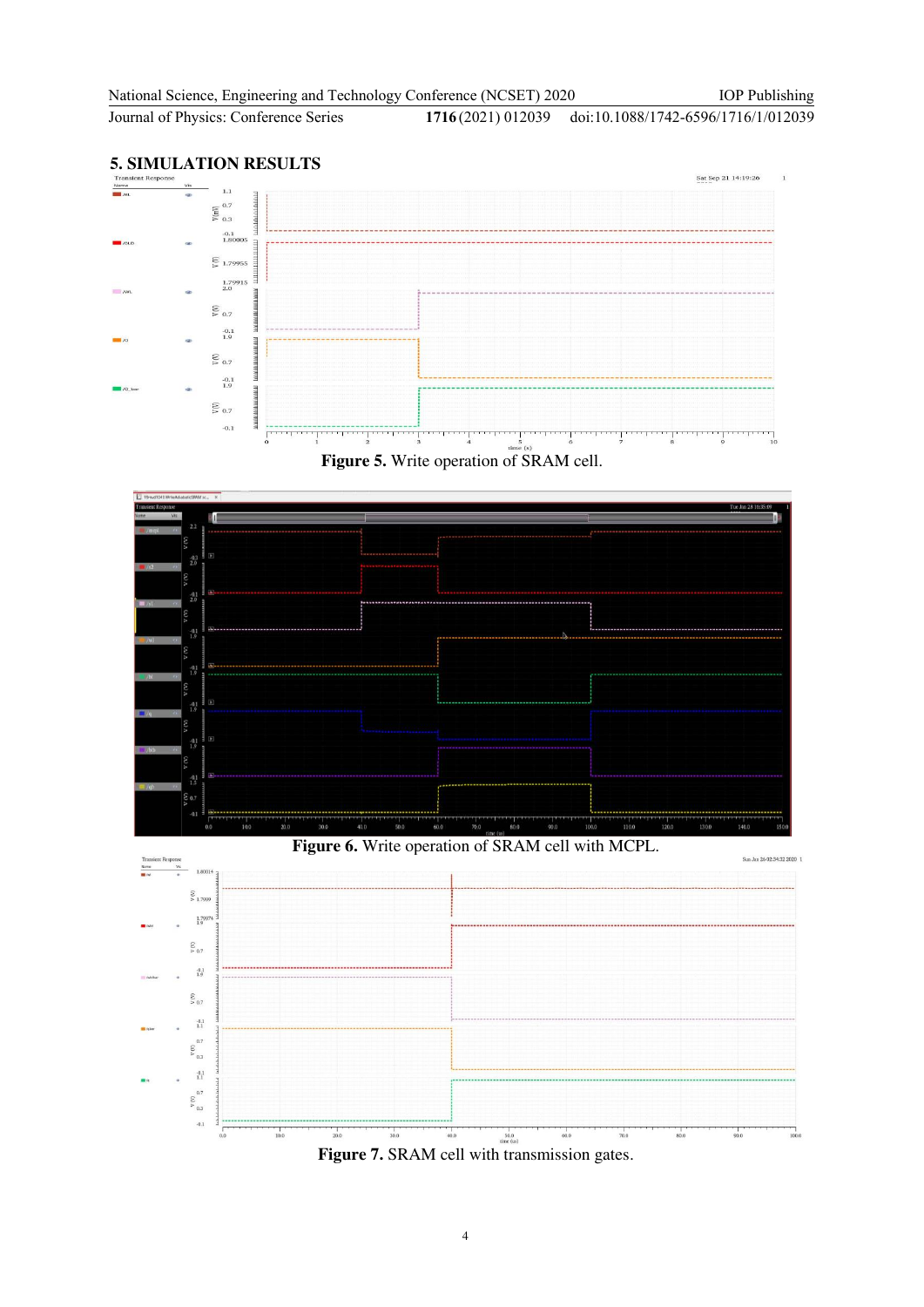| National Science, Engineering and Technology Conference (NCSET) 2020 | <b>IOP</b> Publishing                                 |
|----------------------------------------------------------------------|-------------------------------------------------------|
| Journal of Physics: Conference Series                                | 1716(2021) 012039 doi:10.1088/1742-6596/1716/1/012039 |

Simulation results are obtained using cadence virtuoso. Figure 5 shows the write operation of the proposed SRAM cell. By observing Figure 5 we can say that when the WL is activated then only BL and BLB writes the data into the latch. The data is available in the SRAM cell as long as the power is supplied. Figure 6 illustrates the write operation waveforms when MCPL logic is applied. The MCPL output line varies depending upon the signals S1 and S2.Word line is in logic high state during the charging phase of MCPL signal in write mode. Figure 7 shows the trapezoidal word lines and bit lines of the transmission gate based SRAM cell.





From the Figures 8 & 9 we can observe the stability of 6T and 7T SRAM cell [6-8]. The stability of 7T SRAM is 0.3 times greater than the 6T SRAM cell. SNM is calculated by connecting the dc voltages on both sides of the inverter. Maximum square is drawn in the butterfly diagram by moving vertical and horizontal axis.



**Figure 10.** 6T SRAM cell layout.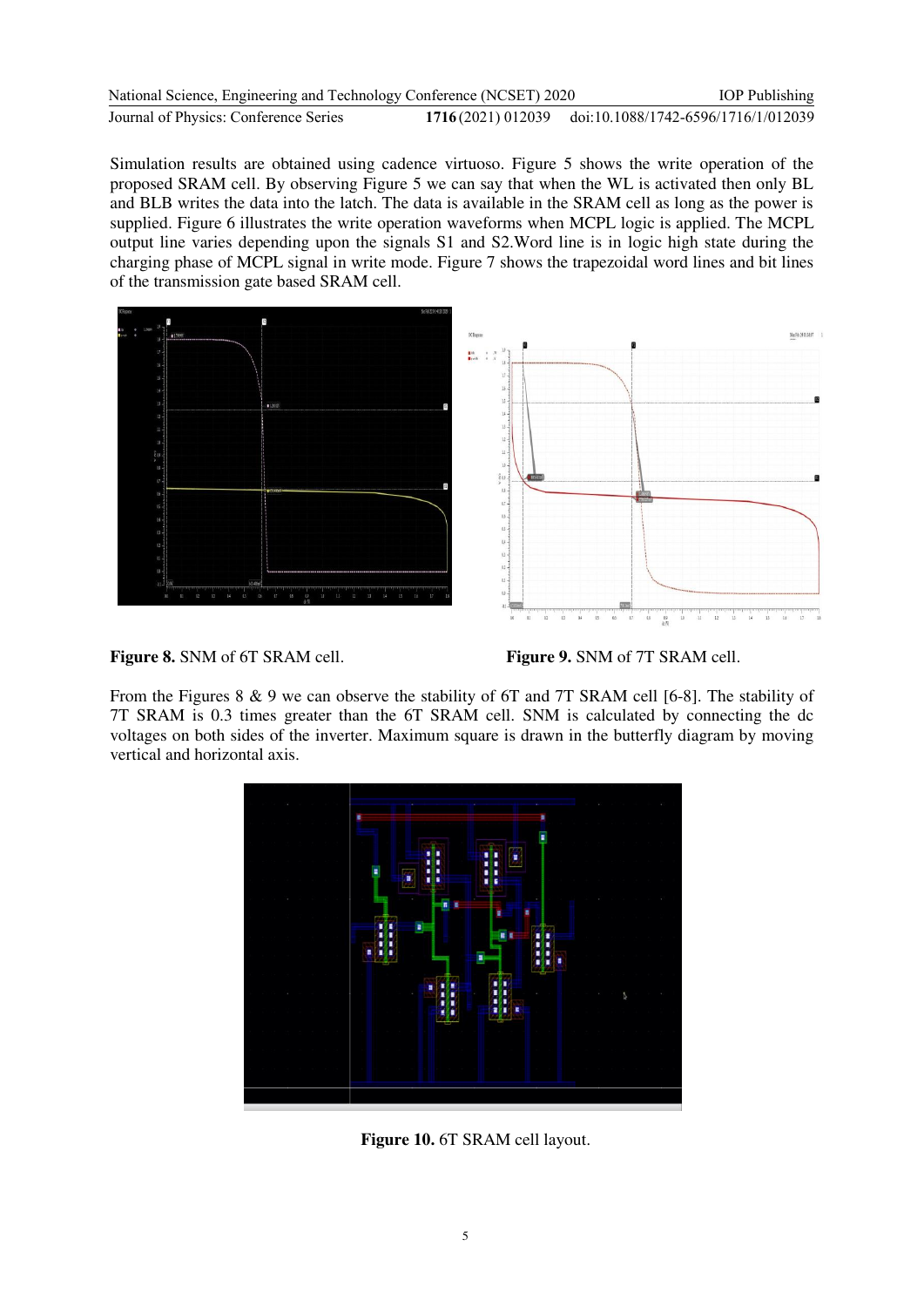| National Science, Engineering and Technology Conference (NCSET) 2020 |                                                       | <b>IOP</b> Publishing |
|----------------------------------------------------------------------|-------------------------------------------------------|-----------------------|
| Journal of Physics: Conference Series                                | 1716(2021) 012039 doi:10.1088/1742-6596/1716/1/012039 |                       |

The Figure 10 shows the layout of conventional 6T SRAM cell. The design is carried out in cadence platform using 180nm technology library and verified using Assura tool. The design rule checks (DRC) and the layout vs schematic (LVS) are completed as a part of the research.

| <b>SRAM</b> cell                            | Power(w)<br><b>180nm</b> | Energy(J)<br><b>180<sub>nm</sub></b> | Power(w)<br>32nm | Energy(J)<br>32nm |
|---------------------------------------------|--------------------------|--------------------------------------|------------------|-------------------|
| 6T SRAM cell                                | $85.6e-6$                | $15.4e-9$                            | $4.6e-6$         | $0.64e-12$        |
| 6T SRAM with<br><b>MCPL</b>                 | $26.9e-7$                | 15.4e-15                             | $2.34e-7$        | 7.5e-15           |
| 6T SRAM with<br><b>Transmission</b><br>gate | 24.05e-9                 | $9.36e-15$                           | $12.2e-9$        | $3.4e-15$         |
| 7T SRAM cell                                | $90.2e-6$                | $6.32e-9$                            | $24.9e-6$        | 13.4e-12          |
| 7T SRAM with<br><b>MCPL</b>                 | $30.1e-7$                | 117.9e-15                            | 5.4e-7           | $40.5e-15$        |

### **Table 1** Various SRAM structures using CMOS devices

**Table 2** Various SRAM structures using FINFET devices.

| <b>SRAM Cell</b>                | Power(W)   | Energy $(J)$ |
|---------------------------------|------------|--------------|
| 6T SRAM cell                    | $1.3e-9$   | $7.6e-12$    |
| 6T SRAM with MCPL               | $0.67e-9$  | 10.13e-15    |
| 6T SRAM with Transmission gates | 5.67e-12   | $1.2e-15$    |
| 7T SRAM cell                    | 2.48e-9    | 2.34e-12     |
| 7T SRAM with MCPL               | $0.543e-9$ | $0.38 - 15$  |

Table 2 represents the power and energy comparison of FINFET based SRAM cells with 32nm technology. By observing the above tables we can say that transmission gate based SRAM cell has less power dissipation and less energy dissipation .FINFET devices has less power compared to cmos devices. Figure 11 presents the comparison of power dissipated in the CMOS and FinFET structures under 180nm and 32nm technology nodes.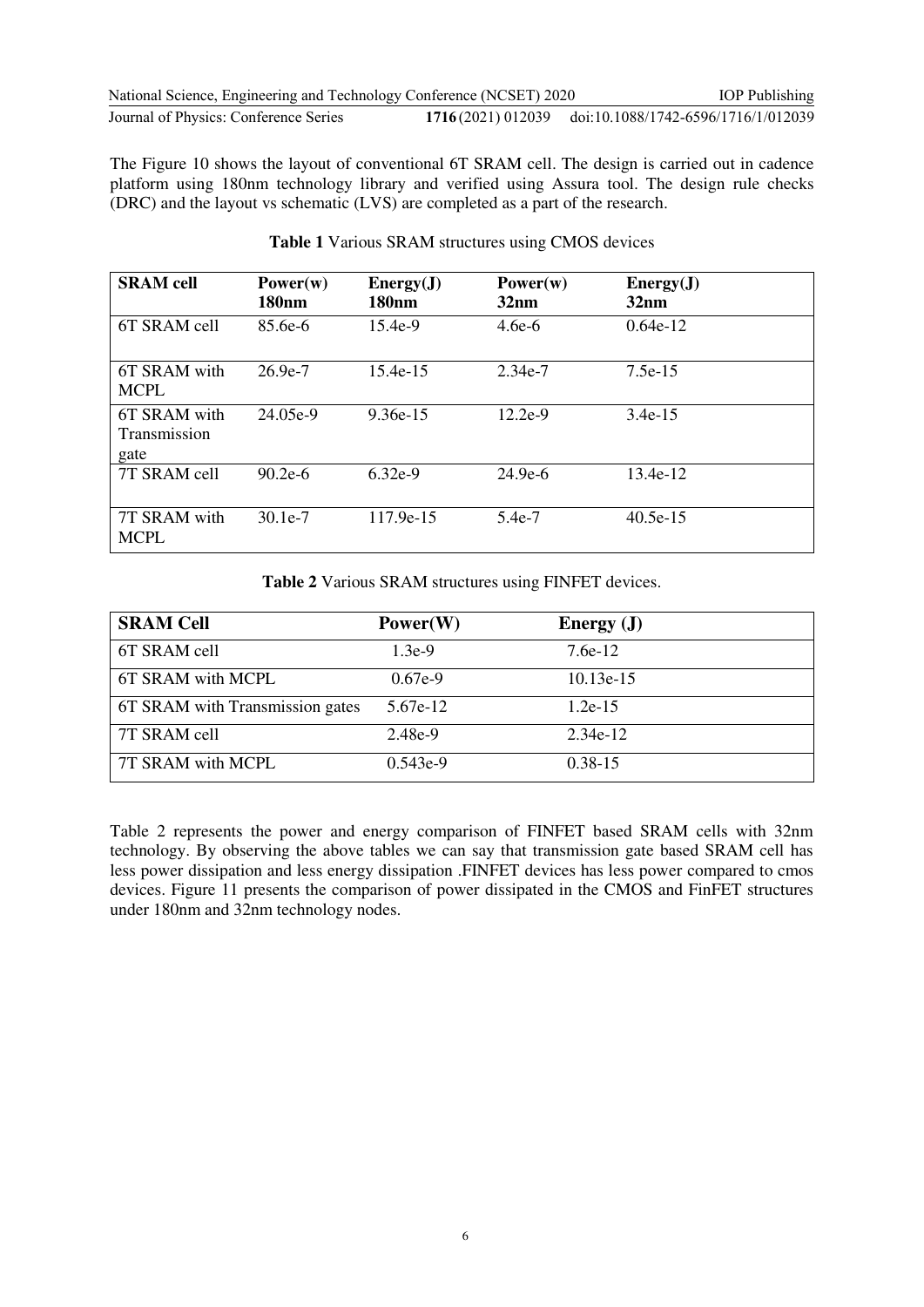Journal of Physics: Conference Series **1716** (2021) 012039

doi:10.1088/1742-6596/1716/1/012039



**Figure 11.** Power comparison of CMOS and FINFET structures.

### **6. Conclusion**

In this paper, we presented the various structures of SRAM cell using adiabatic logic. With the help of adiabatic logic the power dissipation and energy is reduced. These structures are designed, simulated and results are taken from the cadence EDA tool. 91% of power reduction is achieved with the MCPL adiabatic logic from the conventional SRAM. Further in future new SRAM cell can be designed which will reduce the power dissipation and energy.

## 7**.References**

- [1] Yasuhiro Takahashi, Nazrul Anuar Nayan, Toshikazu Sekine, Michio Yokoyama, 2014 'Lowpower adiabatic 9T static random access memory' *The Journal of Engineering; published by the IET.*
- [2] Kanchana Bhaaskaran V.S 2010 Energy Recovery Performance of Quasi-Adiabatic Circuits using Lower Technology Nodes, *IICPE*
- [3] Nakata, S., T. Kusumuto, M. Miyama, and Y. Matsuda. 2009. Adiabatic SRAM with a large margin of VT variation by controlling the cell power line and word line voltage. In Proceedings *ISCAS digest, 393–396*.
- [4] Kanchana Bhaaskaran.V.S, Raina.J.P, 2010 Two-Phase Sinusoidal Power-Clocked QuasiAdiabatic Logic Circuits, *Journal of Circuits, Systems, and Computers*, Vol. **19, No. 2**, pp.335- 347
- [5] Ebrahimi, B., Zeinolabedinzadeh, S., & Afzali-Kusha, A. 2008 Low Standby Power and Robust FinFET Based SRAM Design. *2008 IEEE Computer Society Annual Symposium on VLSI.* doi:10.1109/isvlsi.2008.8
- [6] Chaitanya, M.K. and Ravi, V., 2016. Design and development of BIST architecture for characterization of S-RAM stability. Indian Journal of Science and Technology, 9, p.21.
- [7] Sushmitha, R., Nisha, O.R., Ravi, V. and Vigneswaran, T., 2020. Defect Detection and Defect-Tolerant Design of a Multi-port SRAM. In Advances in Smart Grid Technology (pp. 523-537). Springer, Singapore.
- [8] Sharma, A.K. and Ravi, V., 2017, March. A novel method for design and implementation of low power, high stable SRAM cell. In 2017 International Conference on Nextgen Electronic Technologies: Silicon to Software (ICNETS2) (pp. 112-116). IEEE.
- [9] Animesh Datta, Ashish Goel, Riza Tamer Cakici, Hamid Mahmoodi, Dheepa Lekshmanan, and Kaushik Roy 2007 "Modeling and Circuit Synthesis for Independently Controlled Double Gate FinFET Devices," *IEEE Trans. On computer-aided design of Integrated Circuits and systems*, Vol, 26,No. 11.